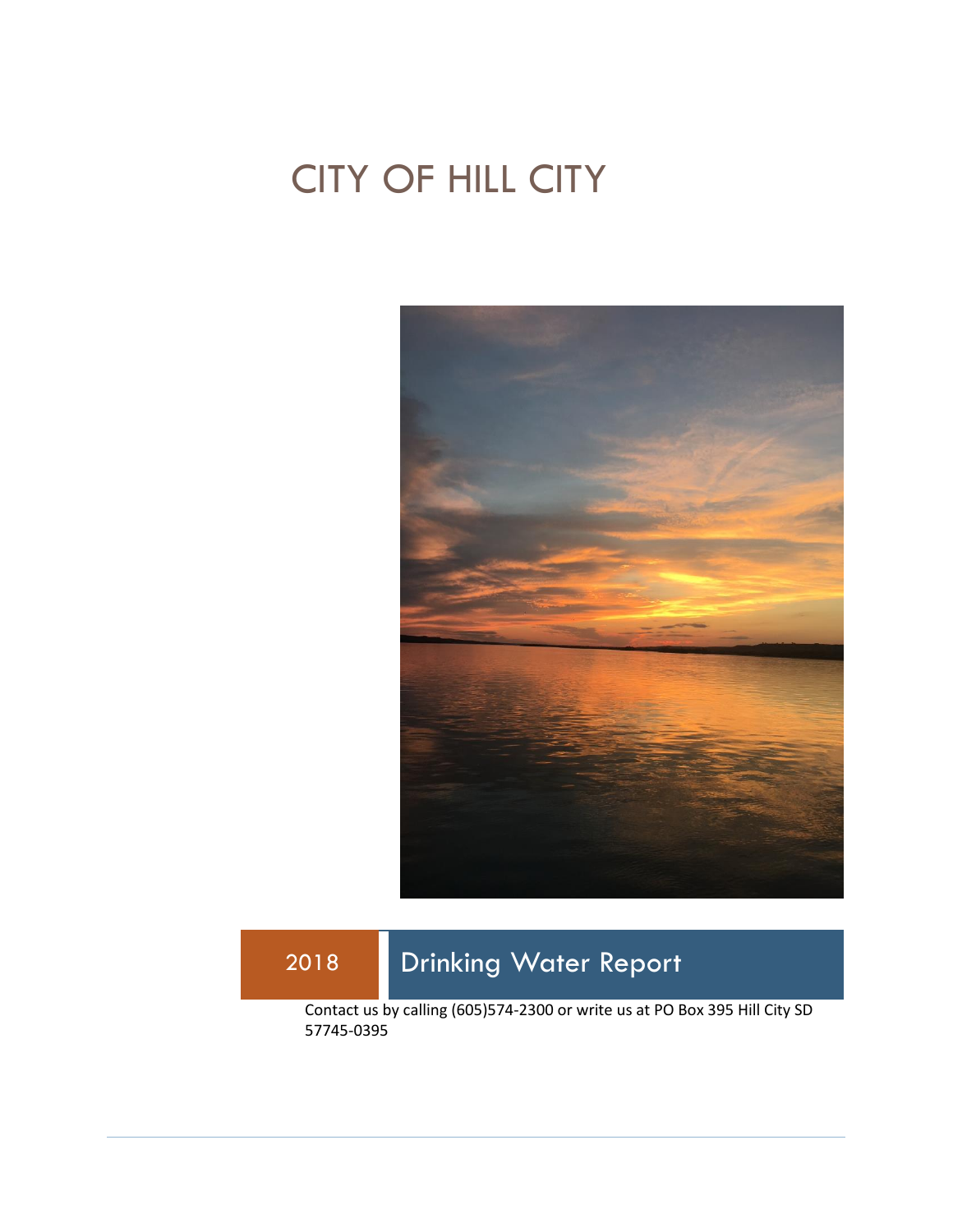# City of Hill City

#### **D R I N K I N G W A T E R R E P O R T**

## WATER QUALITY

Last year, the City of Hill City monitored your drinking water for possible contaminants. This report is a snapshot of the quality of the water that we provided last year. Included are details about where your water comes from, what it contains, and how it compares to Environmental Protection Agency (EPA) and state standards. We are committed to providing you with information because informed customers are our best allies.

#### **Water Source**

We serve more than 950 customers an average of 177,000 gallons of water per day. Our water is groundwater that we produce from local wells. The state has performed an assessment of our source water and they have determined that the relative susceptibility rating for the Hill City public water supply system is medium.

**For more information about your water and information on opportunities to participate in public meetings, call (605)574-2300 and ask for Brett McMacken.**

### **Additional Information**

The sources of drinking water (both tap water and bottled water) include rivers, lakes, streams, ponds, reservoirs, springs, and wells. As water travels over the surface of the land or through the ground, it dissolves naturallyoccurring minerals, and can pick up substances resulting from the presence of animals or from human activity.

Contaminants that may be present in source water include:

- *Microbial contaminants*, such as viruses and bacteria, which may come from sewage treatment plants, septic systems, agricultural livestock operations, and wildlife.
- *Inorganic contaminants*, such as salts and metals, which can be naturally-occurring or result from urban stormwater runoff, industrial or domestic wastewater discharges, oil and gas production, mining, or farming.
- *Pesticides and herbicides,* which may come from a variety of sources such as agriculture, urban stormwater runoff, and residential uses.
- *Organic chemical contaminants*, including synthetic and volatile organic chemicals, which are byproducts of industrial processes and petroleum production, and can also come from gas stations, urban stormwater runoff, and septic systems.
- *Radioactive contaminants*, which can be naturally-occurring or be the result of oil and gas production and mining activities.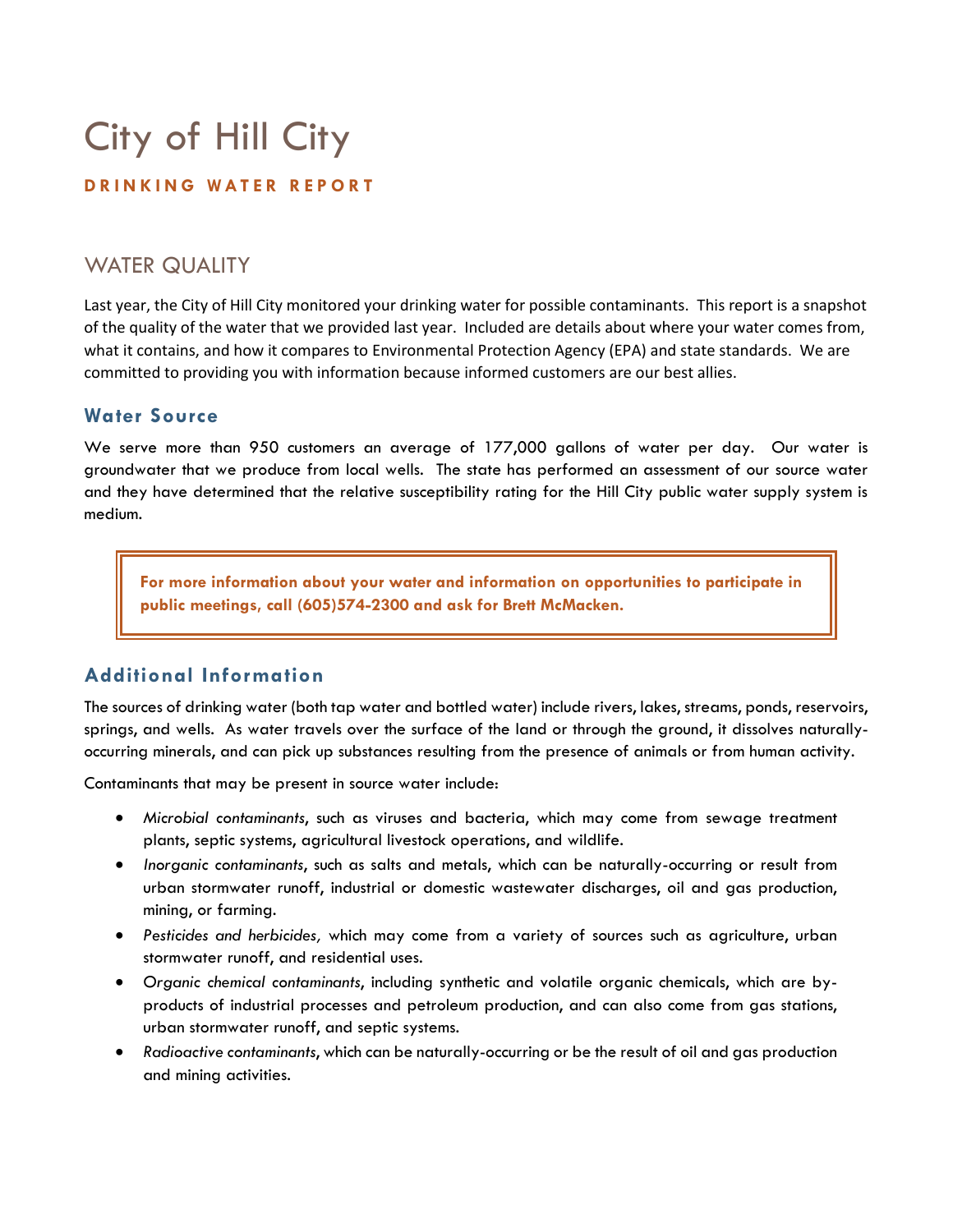In order to ensure that tap water is safe to drink, EPA prescribes regulations which limit the amount of certain contaminants in water provided by public water systems. FDA regulations establish limits for contaminants in bottled water which must provide the same protection for public health.

Drinking water, including bottled water, may reasonably be expected to contain at least small amounts of some contaminants. The presence of contaminants does not necessarily indicate that water poses a health risk. More information about contaminants and potential health effects can be obtained by calling the Environmental Protection Agency's Safe Drinking Water Hotline (800-426-4791).

Some people may be more vulnerable to contaminants in drinking water than the general population. Immunocompromised persons such as persons with cancer undergoing chemotherapy, persons who have undergone organ transplants, people with HIV/AIDS or other immune system disorders, some elderly, and infants can be particularly at risk from infections. These people should seek advice about drinking water from their health care providers. EPA/CDC guidelines on appropriate means to lessen the risk of infection by *Cryptosporidium* and other microbial contaminants can be obtained by calling the Environment Protection Agency's Safe Drinking Water Hotline (800-426-4791).

If present, elevated levels of lead can cause serious health problems, especially for pregnant women and young children. Lead in drinking water is primarily from materials and components associated with service lines and home plumbing. The City of Hill City public water supply system is responsible for providing high quality drinking water, but cannot control the variety of materials used in plumbing components. When your water has been sitting for several hours, you can minimize the potential for lead exposure by flushing your tap for 30 seconds to 2 minutes before using water for drinking or cooking. If you are concerned about lead in your water, you may wish to have your water tested. Information on lead in drinking water, testing methods, and steps you can take to minimize exposure is available from the Safe Drinking Water Hotline or at *http://www.epa.gov/safewater/lead*.

#### **Detected Contaminants**

The attached table lists all the drinking water contaminants that we detected during the 2018 calendar year. The presence of these contaminants in the water does not necessarily indicate that the water poses a health risk. Unless otherwise noted, the data presented in this table is from testing done January 1 – December 31, 2018 The state requires us to monitor for certain contaminants less than once per year because the concentrations of these contaminants are not expected to vary significantly from year to year. Some of the data, though representative of the water quality, is more than one year old.

While your drinking water meets EPA's standard for arsenic, it does contain low levels of arsenic. EPA's standard balances the current understanding of arsenic's possible health effects against the costs of removing arsenic from drinking water. EPA continues to research the health effects of low levels of arsenic, which is a mineral known to cause cancer in humans at high concentrations and is linked to other health effects such as skin damage and circulatory problems.

# VIOLATIONS

Your system had violations in 2018. Please see the attached Table of Violations for information concerning these violations.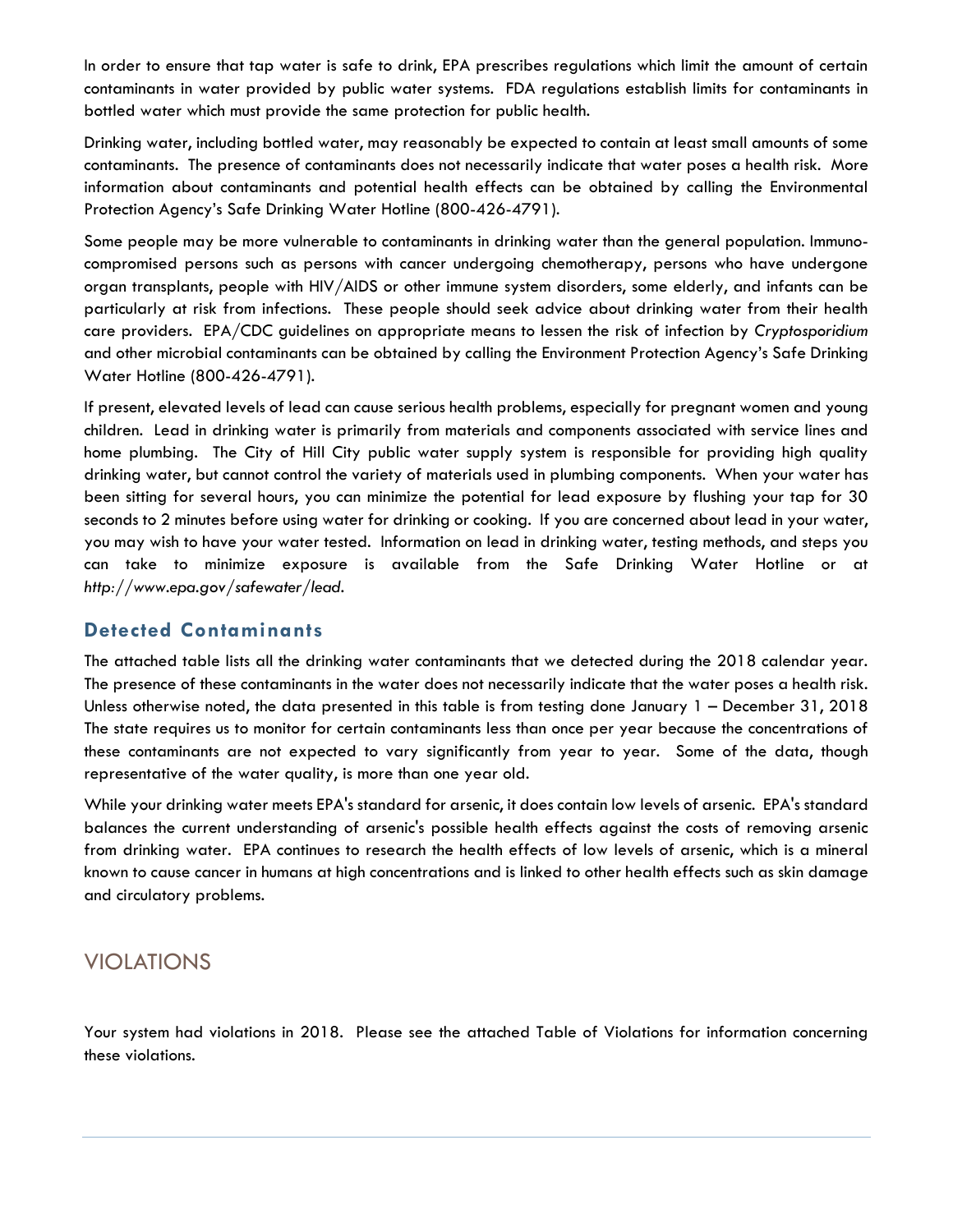### *2018 Table of Detected Regulated Contaminants For Hill City (EPA ID 0159)*

#### *Terms and abbreviations used in this table:*

*\* Maximum Contaminant Level Goal(MCLG): the level of a contaminant in drinking water below which there is no known or expected risk to health. MCLGs allow for a margin of safety.*

*\* Maximum Contaminant Level(MCL): the highest level of a contaminant that is allowed in drinking water. MCLs are set as close to the MCLGs as feasible using the best available treatment technology.*

\* Action Level(AL): the concentration of a contaminant which, when exceeded, triggers treatment or other requirements which a water system must follow. For Lead and Copper, 90% of the samples must be below the AL.

*\* Treatment Technique(TT): A required process intended to reduce the level of a contaminant in drinking water. For turbidity, 95% of samples must be less than 0.3 NTU*

*\* Running Annual Average(RAA): Compliance is calculated using the running annual average of samples from designated monitoring locations.* 

#### *Units:*

| *MFL: million fibers per liter                                              |           |                                     |                       | *pCi/l: picocuries per liter(a measure of radioactivity)   |                      |              | *ppt: parts per trillion, or nanograms per liter                                                           |  |
|-----------------------------------------------------------------------------|-----------|-------------------------------------|-----------------------|------------------------------------------------------------|----------------------|--------------|------------------------------------------------------------------------------------------------------------|--|
| *mrem/year: millirems per year(a measure of radiation absorbed by the body) |           |                                     |                       | *ppm: parts per million, or milligrams per liter( $mg/l$ ) |                      |              | *ppq: parts per quadrillion, or picograms per liter                                                        |  |
| *NTU: Nephelometric Turbidity Units                                         |           |                                     |                       | *ppb: parts per billion, or micrograms per liter(ug/l)     |                      |              | *pspm: positive samples per month                                                                          |  |
| <b>Substance</b>                                                            | 90% Level | Test Sites ><br><b>Action Level</b> | Date<br><b>Tested</b> | <b>Highest</b><br>Level<br><b>Allowed</b><br>(AL)          | <b>Ideal</b><br>Goal | <b>Units</b> | <b>Major Source of Contaminant</b>                                                                         |  |
| Copper                                                                      | 1.1       | $\theta$                            | 09/27/17              | $AL=1.3$                                                   | $\Omega$             | ppm          | Corrosion of household plumbing systems; erosion of natural deposits; leaching from<br>wood preservatives. |  |
| Lead                                                                        |           | $\mathbf{U}$                        | 09/27/17              | $AL=15$                                                    | $\Omega$             | ppb          | Corrosion of household plumbing systems; erosion of natural deposits.                                      |  |

| <b>Substance</b>               | <b>Highest</b><br>Level<br><b>Detected</b> | Range         | Date<br>Tested | <b>Highest</b><br>Level<br><b>Allowed</b><br>(MCL) | <b>Ideal</b><br>Goal<br>(MCLG) | Units | <b>Major Source of Contaminant</b>                                                                                            |
|--------------------------------|--------------------------------------------|---------------|----------------|----------------------------------------------------|--------------------------------|-------|-------------------------------------------------------------------------------------------------------------------------------|
| Alpha emitters                 |                                            | $ND - 1$      | 11/06/14       | 15                                                 | $\mathbf{0}$                   | pCi/1 | Erosion of natural deposits.                                                                                                  |
| Arsenic                        | 14                                         | $7 - 14$      | 12/04/18       | 10                                                 | $\theta$                       | ppb   | Erosion of natural deposits; runoff from orchards; runoff from glass and electronics<br>production wastes.                    |
| Barium                         | 0.080                                      |               | 11/06/14       | 2                                                  | 2                              | ppm   | Discharge of drilling wastes; discharge from metal refineries; erosion of natural deposits.                                   |
| <b>Combined Radium</b>         | $\overline{c}$                             | $ND - 2$      | 11/06/14       | 5                                                  | $\theta$                       | pCi/1 | Erosion of natural deposits.                                                                                                  |
| Fluoride                       | 4.57                                       | $0.27 - 4.57$ | 05/08/18       | $\overline{4}$                                     | $\overline{4}$                 | ppm   | Erosion of natural deposits; water additive which promotes strong teeth; discharge from<br>fertilizer and aluminum factories. |
| Haloacetic Acids (RAA)         | 2.63                                       |               | 09/24/18       | 60                                                 | $\theta$                       | ppb   | By-product of drinking water chlorination. Results are reported as a running annual<br>average of test results.               |
| Nitrate (as Nitrogen)          | 1.09                                       |               | 05/08/18       | 10                                                 | 10                             | ppm   | Runoff from fertilizer use; leaching from septic tanks, sewage; erosion of natural<br>deposits.                               |
| Total trihalomethanes<br>(RAA) | 35.6                                       |               | 09/24/18       | 80                                                 | $\mathbf{0}$                   | ppb   | By-product of drinking water chlorination. Results are reported as a running annual<br>average of test results.               |

**Please direct questions regarding this information to Mr Dan Pladson with the Hill City public water system at (605)574-2300.**